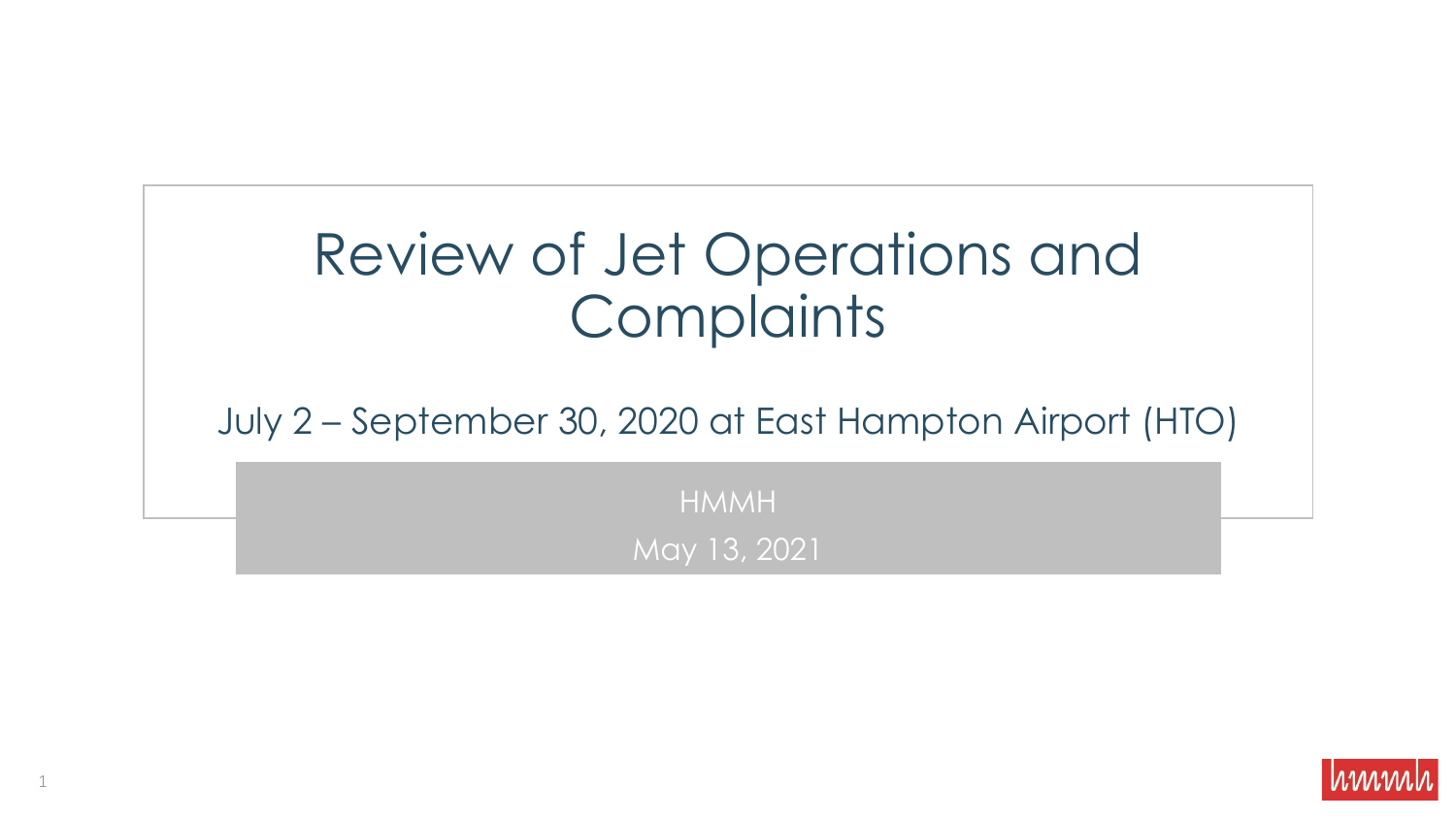- Associating Complaints to Operations
- 2020 Jet Complaints and Operations
- Overview | Jet Complaints Heatmaps

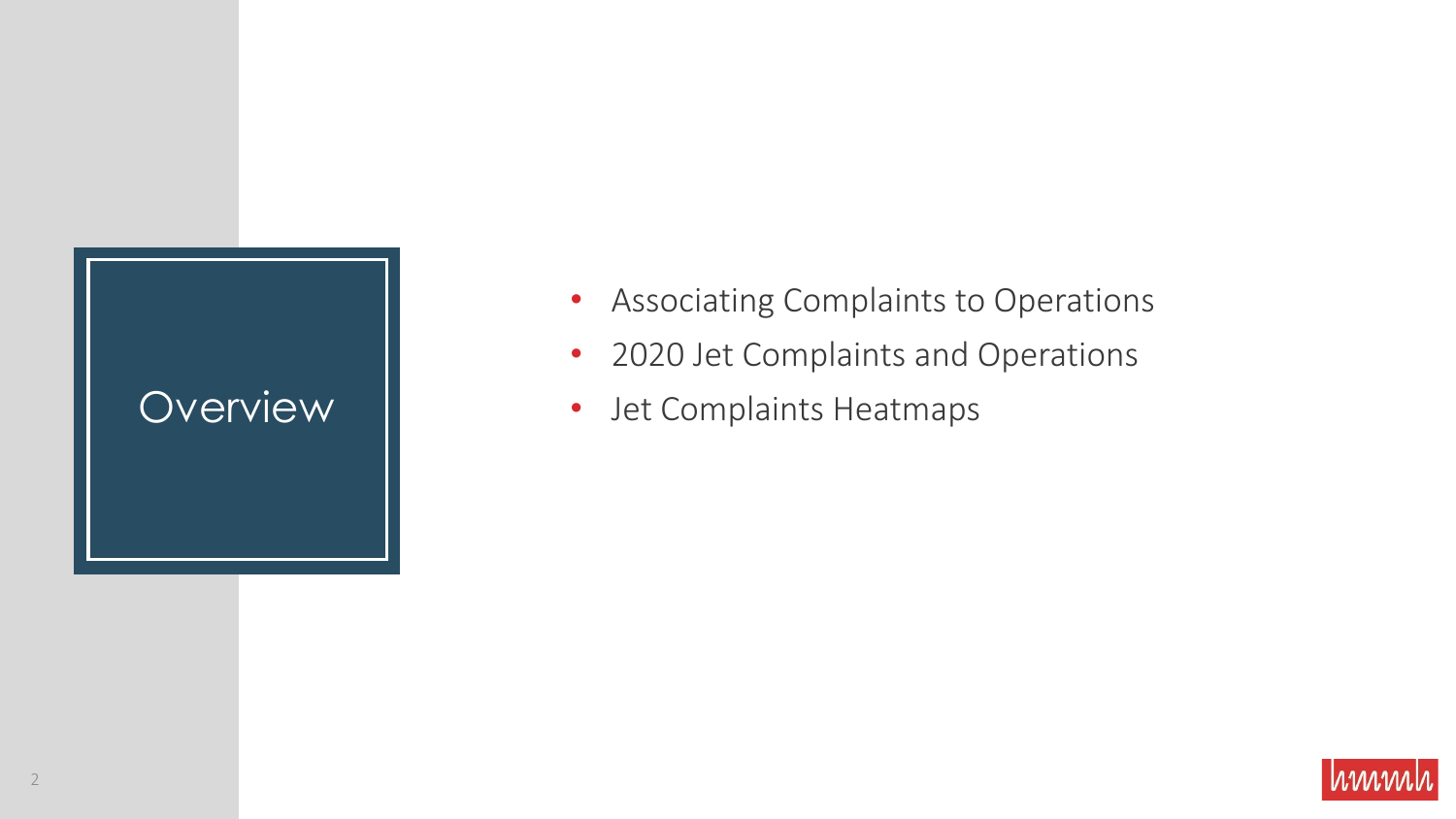### Categorizing Operations Responsible for **Complaints**

| <b>Aircraft Type</b><br><b>Category</b> | <b>PlaneNoise</b><br>and<br>Aimoise.io<br><b>Complaints</b> | <b>Air Noise Report Complaints</b> |                                                                                                                                                                                                            |
|-----------------------------------------|-------------------------------------------------------------|------------------------------------|------------------------------------------------------------------------------------------------------------------------------------------------------------------------------------------------------------|
|                                         |                                                             | <b>Manual</b>                      | <b>Mapped</b>                                                                                                                                                                                              |
| <b>Helicopter</b>                       | <b>Helicopter</b>                                           | <b>Helicopter</b>                  | <b>ANR mapped complaints</b><br>require complainant to identify<br>a specific aircraft operation,<br>which permits identification of<br>the exact aircraft type,<br>including "noisy" and "other"<br>types |
| <b>Fixed-Wing</b>                       | Jet                                                         | N/A                                |                                                                                                                                                                                                            |
|                                         | Prop                                                        | N/A                                |                                                                                                                                                                                                            |
|                                         | N/A                                                         | <b>Small Airplane</b>              |                                                                                                                                                                                                            |
|                                         | N/A                                                         | <b>Large Airplane</b>              |                                                                                                                                                                                                            |
|                                         | Seaplane                                                    | Seaplane                           |                                                                                                                                                                                                            |
| <b>Undefined Type</b>                   | <b>Unknown</b>                                              | <b>Unsure</b>                      | Applies when tail number not<br>listed in any source                                                                                                                                                       |
| <b>Multiple Aircraft</b>                | <b>Multiple</b>                                             | Not supported                      | Not supported                                                                                                                                                                                              |

- Past and current analyses do not break out complaints against jets separately from fixed-wing aircraft
- The PlaneNoise, Airnoise.io, and Air Noise Report (ANR) complaint entry methods do not provide consistent bases for categorizing fixed-wing aircraft
	- PlaneNoise differentiates between jets and propeller planes
	- ANR Mapped complaints can be identified by specific aircraft type
	- ANR Manual complaints are classified as large or small airplane
- The jet complaint counts in this presentation come from PlaneNoise and ANR Mapped complaints
	- Jet complaints from ANR Manual complaints are not included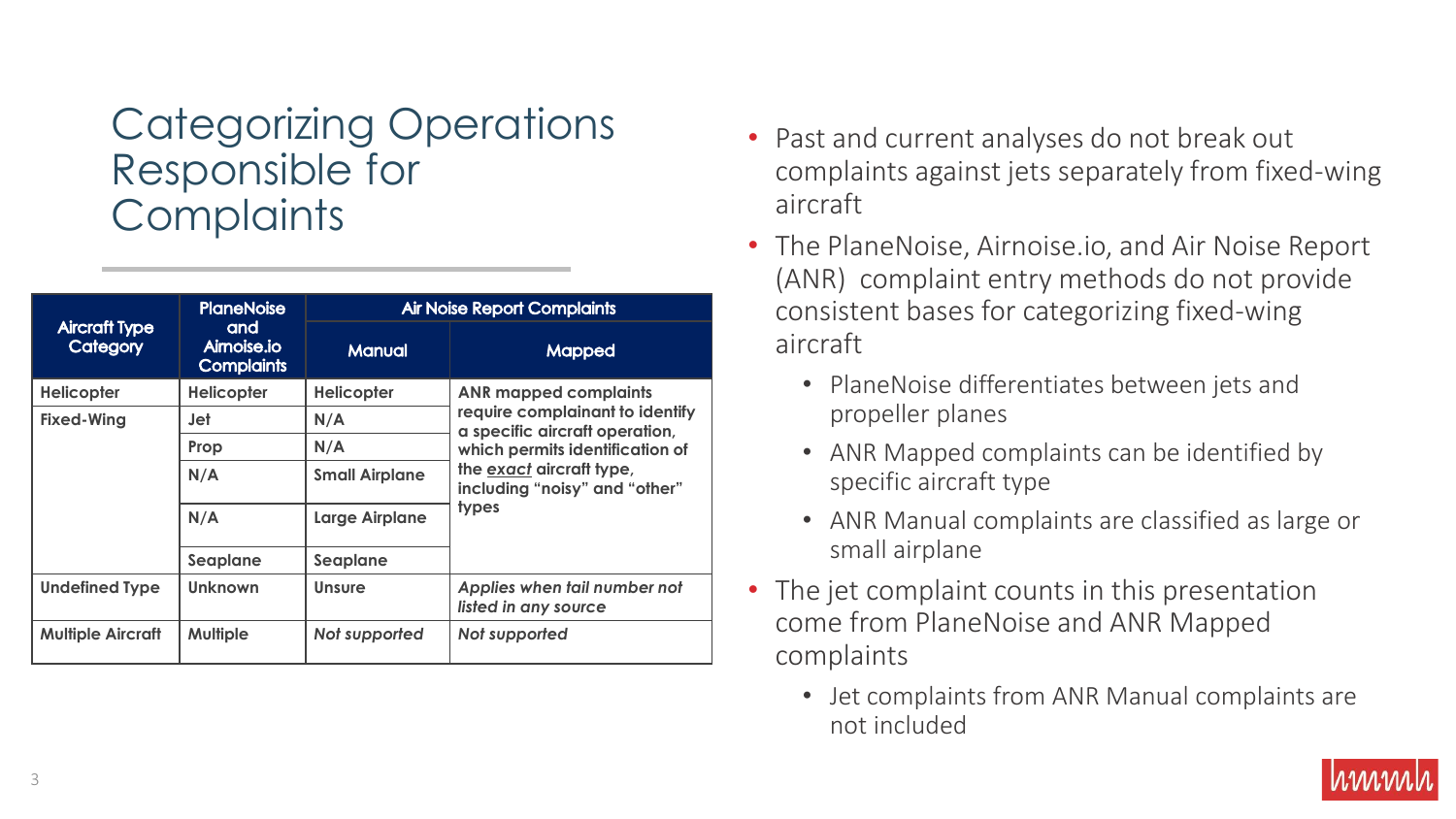# 2020 Summer Season Jet Complaints and **Operations**

#### **Operations**

- 12,523 overall operations occurred at HTO during the 2020 Summer Season
	- 2,660 (21%) were jet operations

### **Complaints**

- 15,456 total complaints were submitted via PlaneNoise
	- 4,425 (29%) were complaints against jets
- 9,607 Air Noise Report (ANR) Mapped complaints were registered
	- 1,414 (15%) were against jets
- 12,382 complaints were submitted via ANR (Mapped and Manual)
	- The 1,414 jet complaints represent 11% of all ANR complaints
- A total of 27,838 complaints were submitted via PlaneNoise and ANR
	- 5,839 (21%) total complaints against jets were submitted during the 2020 Summer Season
	- Additional jet complaints may be included in the Air Noise Report Manual complaints that could not be separated out from fixed-wing complaints

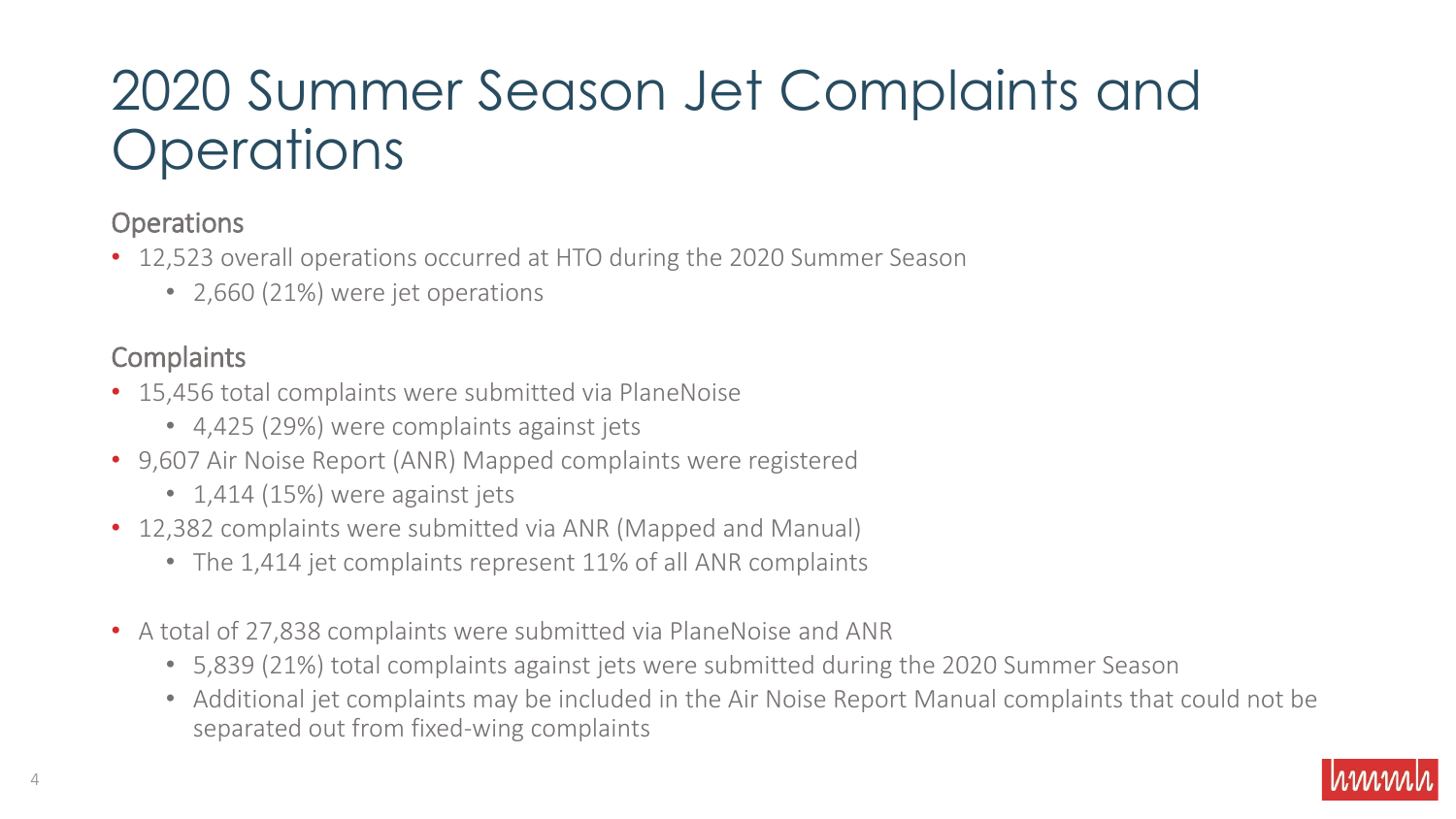# Jet Complaints from PlaneNoise July 2 - September 30, 2020 (4,425 Complaints)